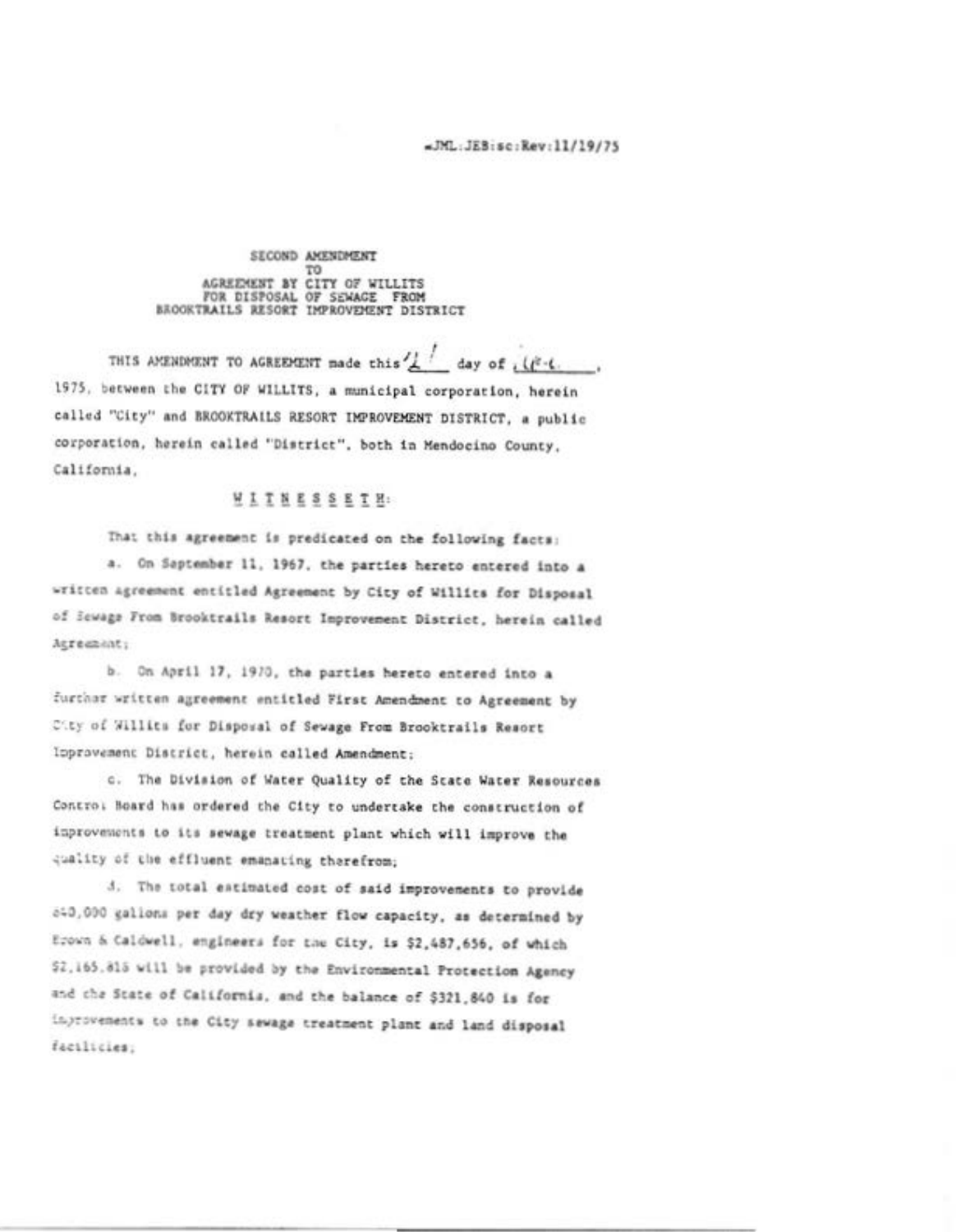e. The District wishes to purchase capacity in said sewage creatuent plant, of 160,000 gallons per day average daily dry seather flow which is one quarter of the dry weather flow capacity;

i. Average daily dry weather flow shall be the average daily dry weather flow for the period commencing May 1 and ending September 30 of each year:

g. The public interest and general welfare will be served by clarifying the manner of apportioning and payment of costs between the City and the District.

NOW, THEREFORE, IT IS DETERMINED and AGREED, as follows: 1. The Agreement be, and is hereby, amended by deleting sections 5, 7, 8, 10, 11 and 12 therefrom.

1. The Amendment be, and is hereby, repealed as of the offective date of this second amendment.

. City Ownership. The present sanitary sewage treatment and disposal facilities, and all future improvements thereto, shall be, bacone and remain the exclusive property of the City, and the City shall have sole jurisdiction over its operation and possession. Any liability for naipractice in the treatment and disposal of wastewater stall not pass to District in the event that the quality and quantity of Wrstewater received from District is within the specifications as hareinbefore stated or hereafter agreed to.

4. District Capacity. The District shall have the exclusive fight to dispose of sanitary sewage in said plant up to 160.000 gal-.ans per day, dry weather average daily flow, which is estimated to .2.31 cuts 25% of the capacity therein.

5. Audi. Local District Capacity. The District may purchase Political repacity in said plant at a replacement cost which shall Di the portion of \$2,814,876 times an inflation factor that the amount of dry weather average daily flow so acquired bears to 750,000 Lailons average daily dry wenther flow, provided that the City, by resolution adopted by its City Council prior thereto, shall have

 $-2-$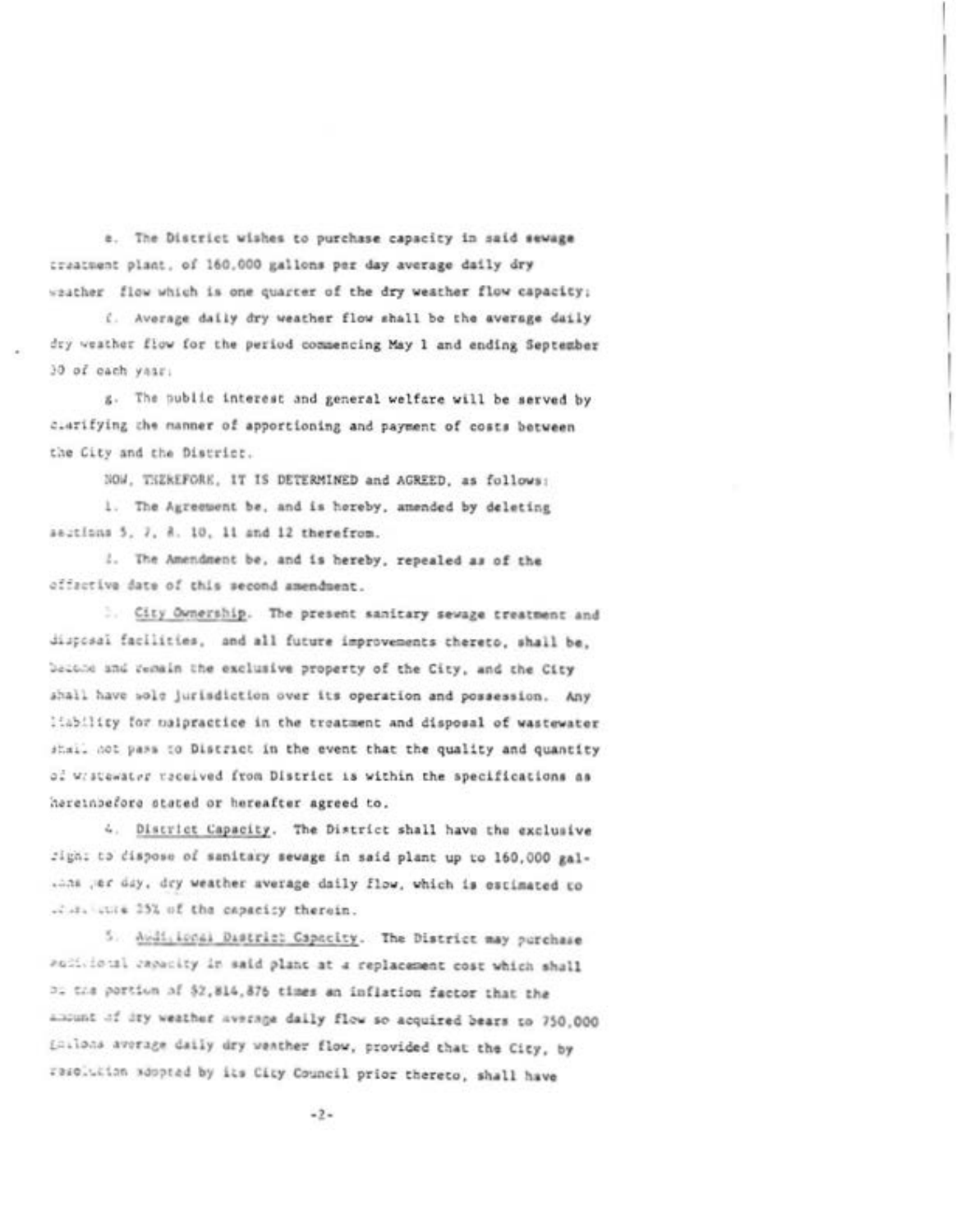determined there is reason to believe that the capacity to be sold is surplus City capacity. The inflation factor shall be the ratio of the 1913 ENR Construction Cost Index for San Francisco prevailing at the Life of purchase of additional capacity to 2800.

6. Capacicy Improvements. The cost of improvements to the City sewage treatment plant which will result in increasing its capacity bayond 750,000 gallons per day average dry weather flow ahali be charged to and paid for by the party who will become entitled thereto. Costs of increase in capacity for both parties shall be prorated according to capacity needed and assigned to each. Capacity assigned shall be in gallons average daily dry weather flow, as poak and winter conditions will be anticipated in design. No additional capacity shall be assigned by the City to the District without the approval of the District, expressed by supplement or amendment to this agreement.

7. Overuse by District. In the event that sewage flow from District shall so increase as to exceed its capacity allocaent, the Cit, douncil may elast to require that it either purchase additional capacity in the uxisting plant, or the City may undertake to convir..: additional improvements which will provide such capacicy. Turing the interim, the City shall have the right to collect an additional capacity charge por year from the District which shall be determined by multiplying that part of the then cost of the treatmant plant that the overage capacicy used bears to its then thus capacity (multiplicant) by .07264891 (being the annual factor for We can't attaching at 6% per annual (multipler). The then value of the traatment plant shall be \$2,514,876 times an inflation factor a) difined in Section 5 pius costs of any improvements therato. nessafter nade, whether to capacity over 750,000 gallons per day average dry weather flow or to qualicy of treatment.

b. Quality ingrovements. The parties acknowledge that the City is currently obligated to make improvements to the City sewage treatment plant which will result in improving the quality of ica

 $-3-$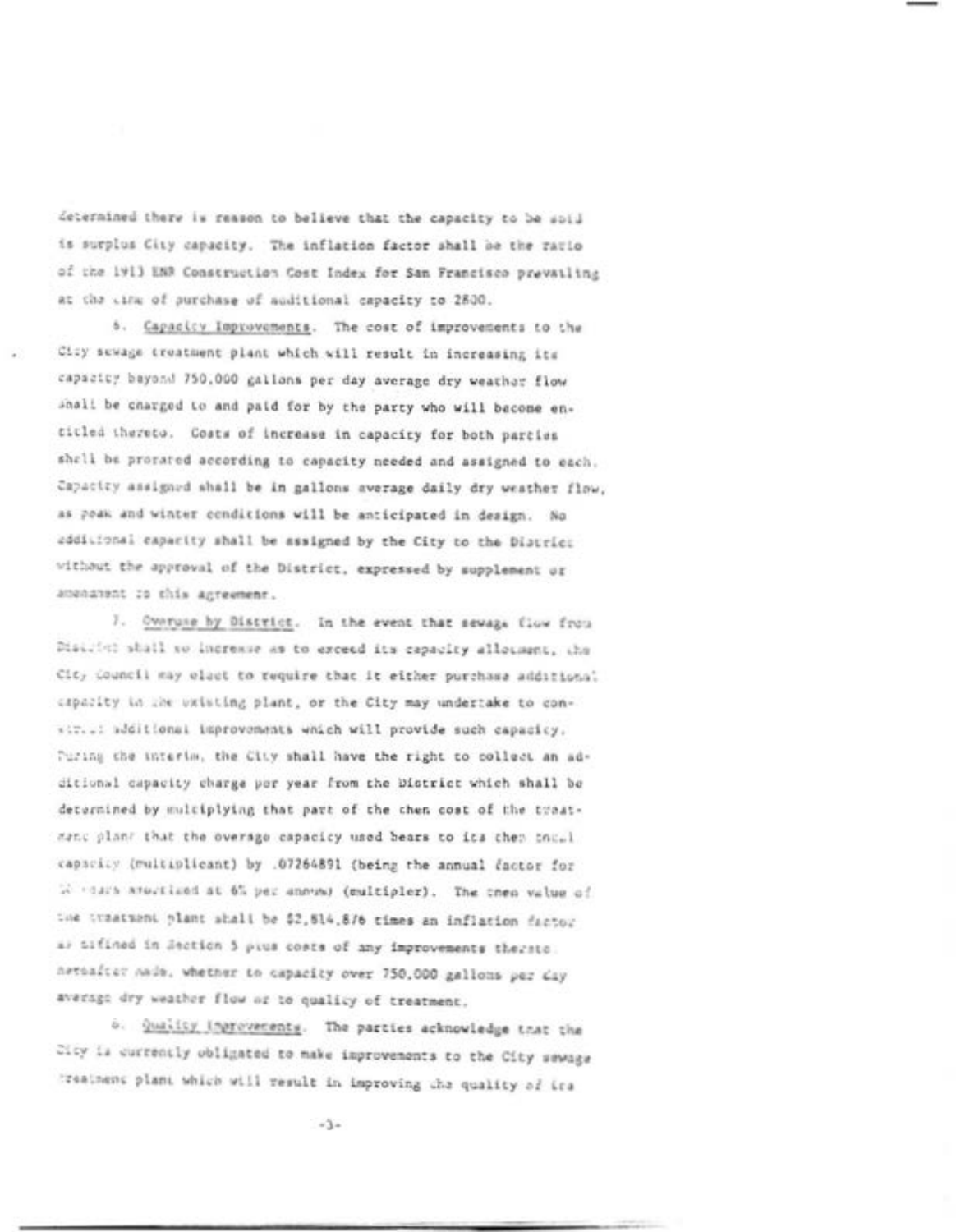efficent or meet other requirements of State and Federal agencies. commissions and departments having jurisdiction thereover. The iocal share costs of such improvements to the District for 160,000 gallons per day average dry weather flow capacity is \$111,333.00

The District agrees to pay \$100,000 within 90 days of acceptance by both City and District of this second amendment to the agreement and the remaining \$11,333 within 60 days of the time the City accepts a construction bid to increase average dry weather flow capacity beyond 640,000 gallons per day to replace all or a portion of the 110,000 gallons per day of the City's future capacity sawigned to the Discrict.

6A. Future Quality Improvements. The parties acknowledge char the City may be required to make improvements to the City sawage stealment plant in the future to meet more stringent effluent quality cacultenents by State and/or Federal agencies than are currently in #ffect. The costs of such improvements shall be apportioned becomen the parties in the ratio of their then respective dry weather flow treatment capacities in the plant.

9. tity Control as to Improvements. The City shall have the rig.c to employ engineers of their selection to design and provide improvements to the City sewage treatment plant, both as to capacity and quality, provided, however, that such engineers shall be experienced and recognized engineers as to such work. All such work shall be designed as it to produce an efficient and economical cost, both as co construction and as to maintenance and operation, and not consclause overdesign.

10. Plan Haview by District. The Board of Directors of District, with the advice of its ungineers, shall have the right to Javias, Luxa suggestions and approve for their adequacy, plans, specifications and cost estimates prior to their approval by the City Council of the City, provided, however, that its approval shall not be unreasonably withheld.

 $-1.$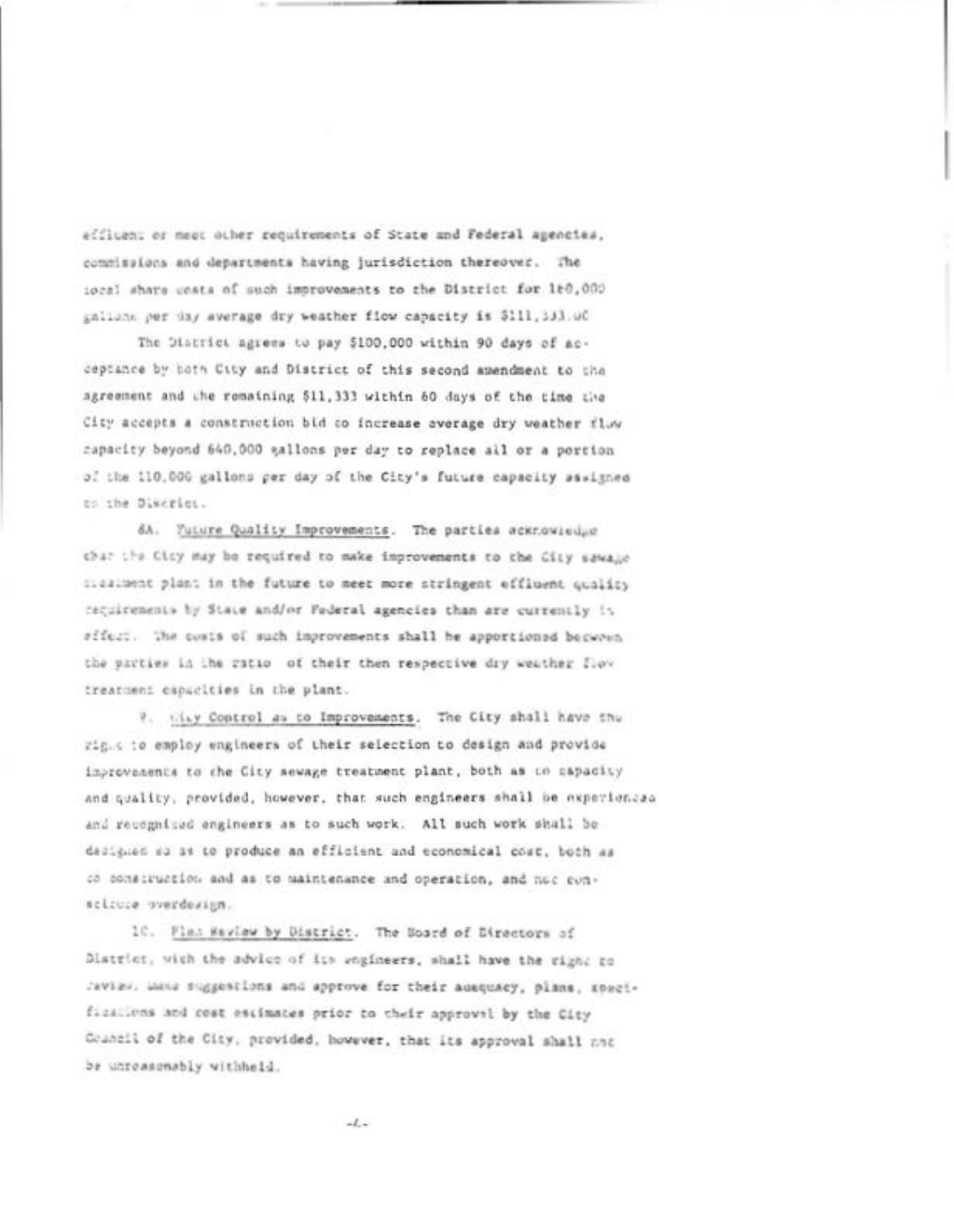11. District Inspection. The Board of Directors of the District, through its engineering representatives, shall have the right at all reasonable business hours, to inspect the City sewage treatment plant, and also any improvements during their construction.

12. Capital Costs. The City shall establish and maintain accurate accounts of all capital costs as to its sewage treatment plant, separate and distinct from all other accounts of the City, in conformance with good municipal accounting practices. The Board of Directors of the District, through its representatives, shall have the right to examine and make copies of said accounts at all reasonable business hours.

13. Operation Costs. The City shall establish and maintain books of account of all costs of administration, maintenance, operation and repair of the City sewage treatment plant, separate and distinct from all other accounts of the City, and distinct from capital improvements thereto, in conformity with good municipal accounting practices. The Board of Directors of the District, through its representatives, shall have the right to examine and make copies of said accounts at all reasonable business hours.

14. Annual Report. The City shall annually cause to be made an audit of its accounts for the previous fiscal year which shall separately treat therein the accounts relating to the City sewage treatment plant. On or before October 1 of each year, the City shall deliver to the District's Manager a copy of the parts thereof relating to its sewage treatment plant.

15. Measuring Facilicies. The City shall provide a measuring weir and metering recording facilities, on the District outfall line at the City boundary, from which the District flow may be ascaviained and recorded. The City shall be responsible for maintaining the records. The City shall also provide similar facilities to keep records as to its gross flow. The District may inspect flow records at all reasonable business hours. Title to sewer facilities from the

 $-5 -$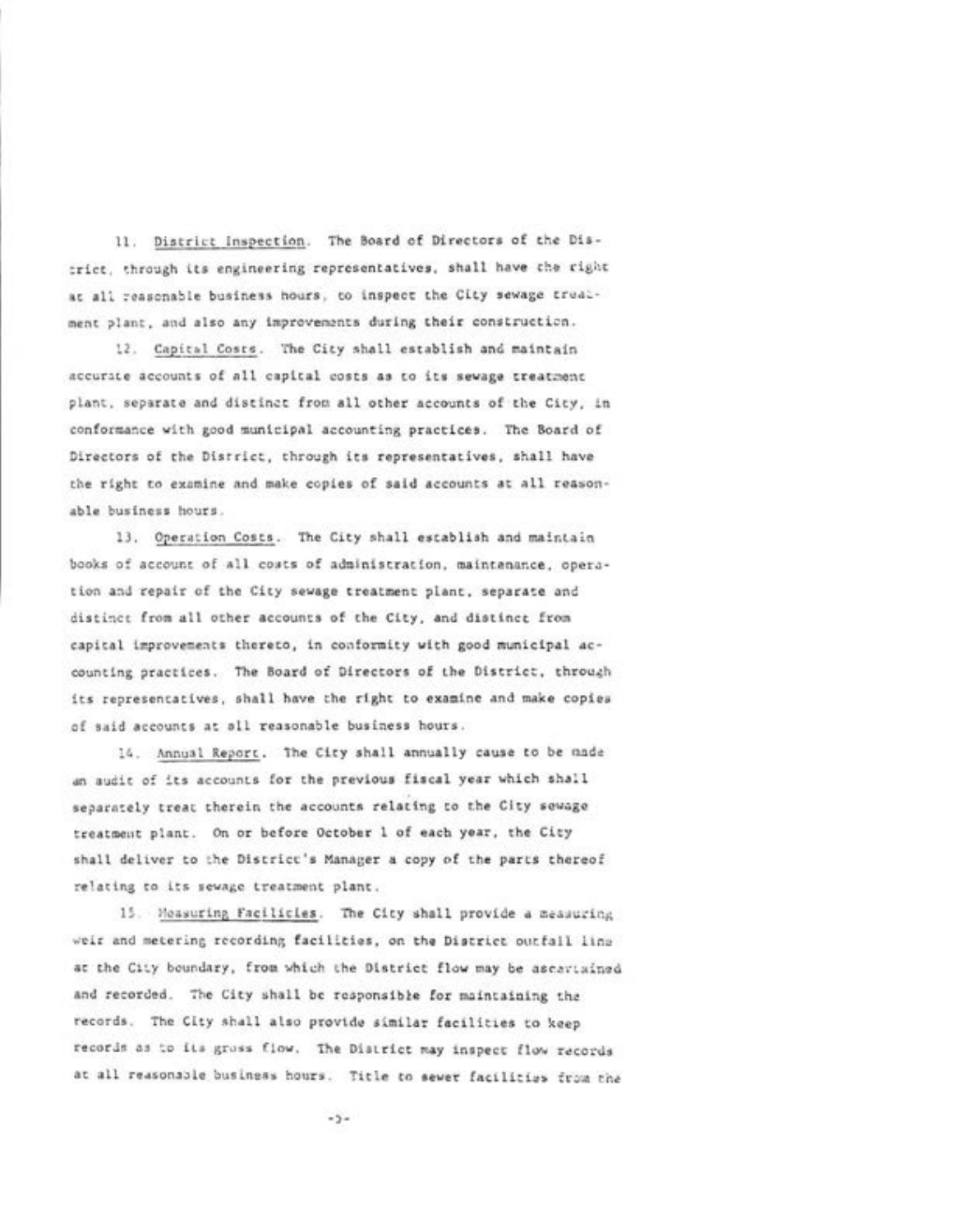to decoring sustion to discharge on Eas: Connercial Strar., concircing of 14" sewer trees. Itnes and manholes and running from Statics epiroximately 1.00 2n 2n.53 as shown on Water and Sewar Construction nap dates August 1 1916 and approved by the County inglasse, he and they are haveny dedicated by the District to the (ity of Will., and the City of Willits hereby accepts said facilicine as part of the City's sewcrage system.

in Prostitoning Operating Ocass. All costs of administration assatesment aperación and repair of the fity sewage treasment paras that he apositional anoually by the City according to the vational find to the mistrice to the ascal flow entering the stantouns phone Annually the city shall file with the District's Hamaner a cupy of 230 252, 01 It: buiget which concerns the plant, and a statement of the understood and the District's whote of the estimated costs of coministration calmicannee, operation and repair for the forthcoming fixerl paur on anfficient time for District to budget and previous let attend or mor. The tre purpose of estimating such costs (e) flow patis aroundable for the executing fiscal year soult be used. it and subsequent fiscal year, the Licy shall recompute the chorac Then is account those even to escablished by the from cacords for sita and a way or credit she bistrict with any undersign or weather of the sutlement cost.

(7) Septement Cosis All costs of replacing plant Manaphoin, mech must us callities resulting from breakage or phobispuence mhass se a stiritoire la che ratio of average dry vestmer flux entrelly si within a fit: and biscript. Als replacement costs thereof fur professor and such shall also be apportuned in the rotan of sessons ary central fiest riporting, Raplinancen cours may be point "out and Vaste et a Canical Recovers Arita, said apportingens of Sales Hotelen driv and Survey t sholl be district a proportionate share of average in; wither lies espaints , less any governmental selventions.

April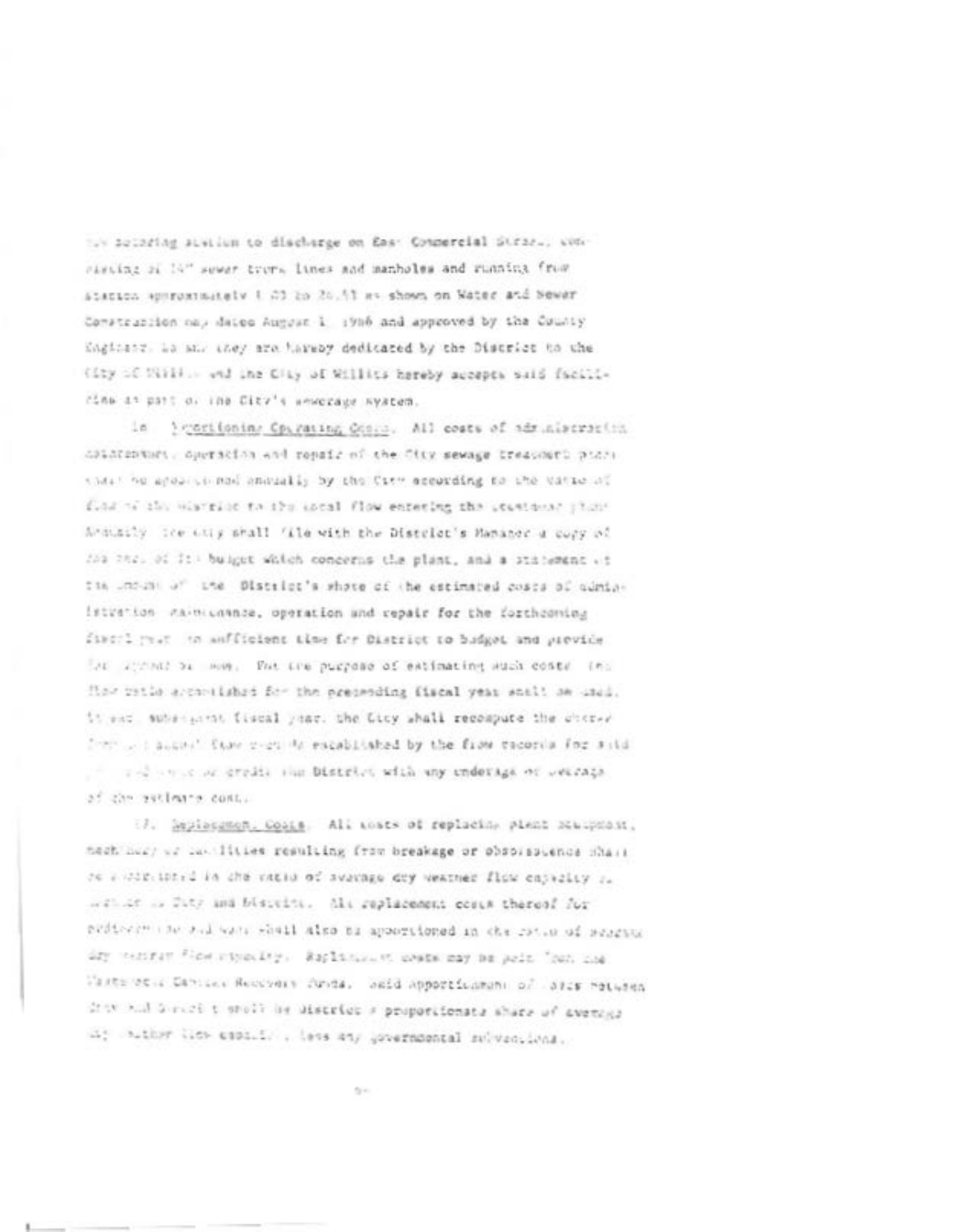15. Austriary Revenues. All revenues derived by the Clay from the rain of water or other by-products of the City sewage treatment plant what be credited to costs of maintenance before prometting thereof botwash the parties horeto.

19. Satisd of Raising funds. Each party shall have reserved to it the ring to depermine and utilize the method by which it raises its share of any funds under this second recondment to the agreement. Andds raised from takes shall be paid by the District as the City semismountly on or before January 2 and on or hefore July . of such very. District's proportionate share of charges for operation and natureasons shall be paid by District to the City Ponthly.

104. Hercewaver Capital Recovery Fund. The District agrees to astablish and waintain a Wastewater Capital Recovery Funs (NGRF) dir its promoteignate whore of plant capacity in accordance with regulations and publishers of the California State Water Resources Control Boata mis un Savironmental Protection Agency. For purposes of computing with resultations, the District's WCRF requirement is one quarter no fin sum of construction cost of the treatment plant improverents put the value of the currently existing plant incorporated . Its interview mission has intelected in \$2,071,156 pins \$280,000 which is \$". Jul. 155. One quarter of this sum is \$587,783. Subject to approval of the California State Water Resources Control Board, the District Parses to deposit each year one sixteenth (1/16) of 538.773. which is itn percent of the District allocated cost. The District is atricle! to make bond principal payments for treatment plant 20tettions a true the WCRF and also to disburse amounts from the WiRT for suplimerant or preservation of creatment plant facilities of for investigated inprovement of tratment works except pipelatus scaleer than 12 inches in diameter and appurtanances therees, Micer that minizion be sots is resched. The District ogress to maintain ity (C)F balince at an artister than the ten percent minimum requirement of \$55,778 over the 32 year life of the treatment plant, or after disburdances for trested to boat farisities rapid when or expansion, the Sisteria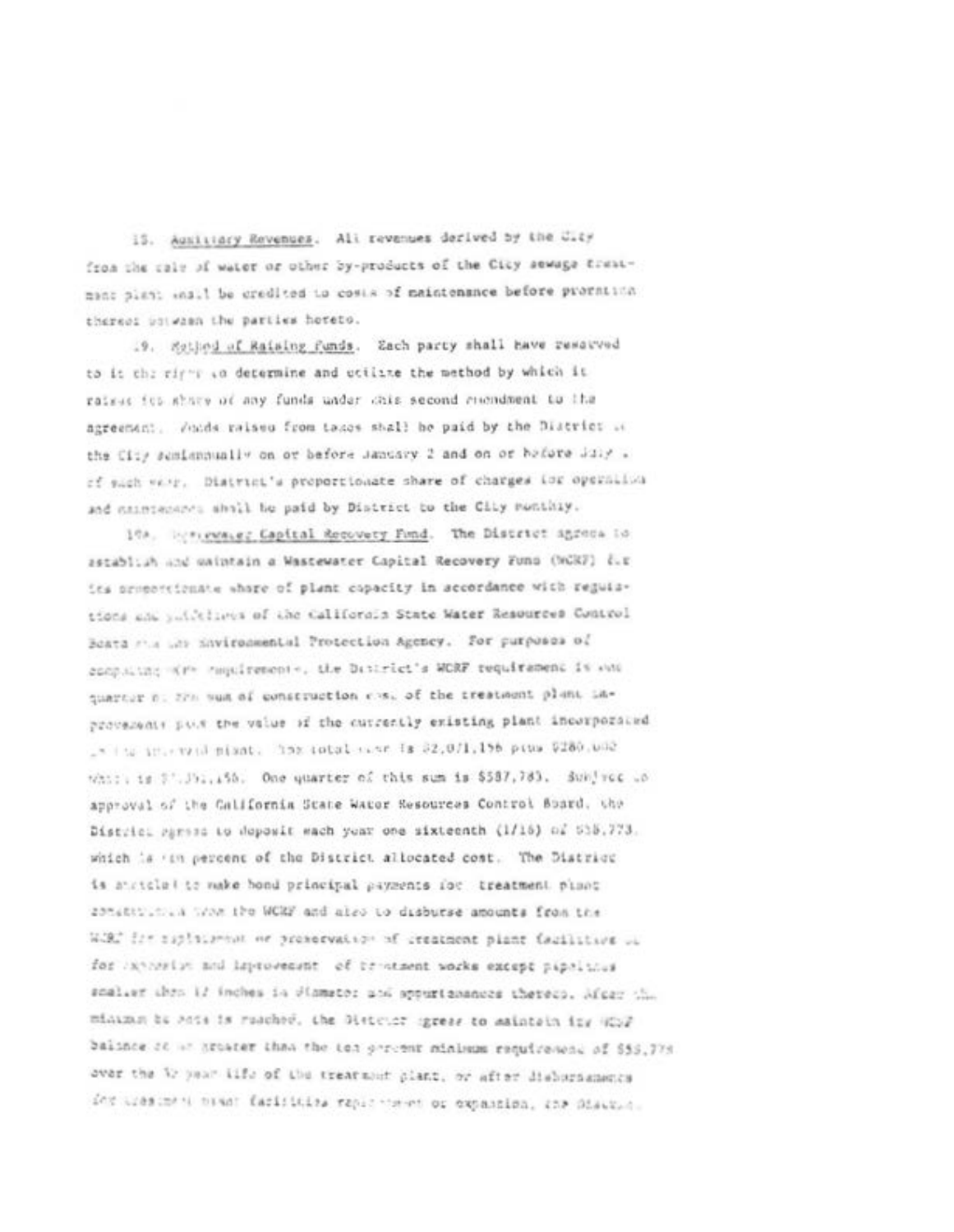45, and to restore the Binimum WCKF halonce to \$35,778 at the cale 3. as levet one winteenth (1/16) of 553,778 por year less disturbance in allowed by regulations of the State White Resources Control Bosch and the En-itemporal Protection Agency. The District Nude Large and apply to any solarious which the City of Willies may have co head !" nesse ca innues 160,000 gailons per day average dry weather floor of che finicito.

196. Inc.strial Cost Macovery. Under CPA regulations, a sympace Lust recover lina industrial upers an amount equal to the portion in the Federal grant allocates to immusicial users. The Sufficient system 20 days paracete to William to mean these requirements in this avera that sny industrial asset connects to the District sever system. This sining friend grass over allocated to an industrial cast webwards to this bisurfet system anall be 75 percent of the Diverted's proporatonice share is \$3,487,658 times the ratio which dry weather find expansional to the industrial plant bears to the Brazillo in storagioners where of 200,000 gallous per cay total concelly. Ingthese of me they of Willies may also compute and include on the a "monord in til grant cost monordenel enduserial siranges strenovist blue, in 0.2, investment solids or einer waste characteristics in the accurace with regulations and guidelines of the State Water Readment Control Board and the Environmental Protection Agency. One chirtiesh (1730) of the allocated Poderal grant cost for each industry considered to the Sirtvies never system shall be paid by the Disorice to the City caparates with the year of that industrial connection and excepting if the part parties at much the stry's componsibility for lade stad 1916 returns - preturna vo "les Pedaral government anda, whichever 280.26.32.1403

At the complete of the state of the commodule of National their have shandered in our of the fary sounds treatment time if stail fortein the induced shorein and the plant shall remain mitiacly for use by the City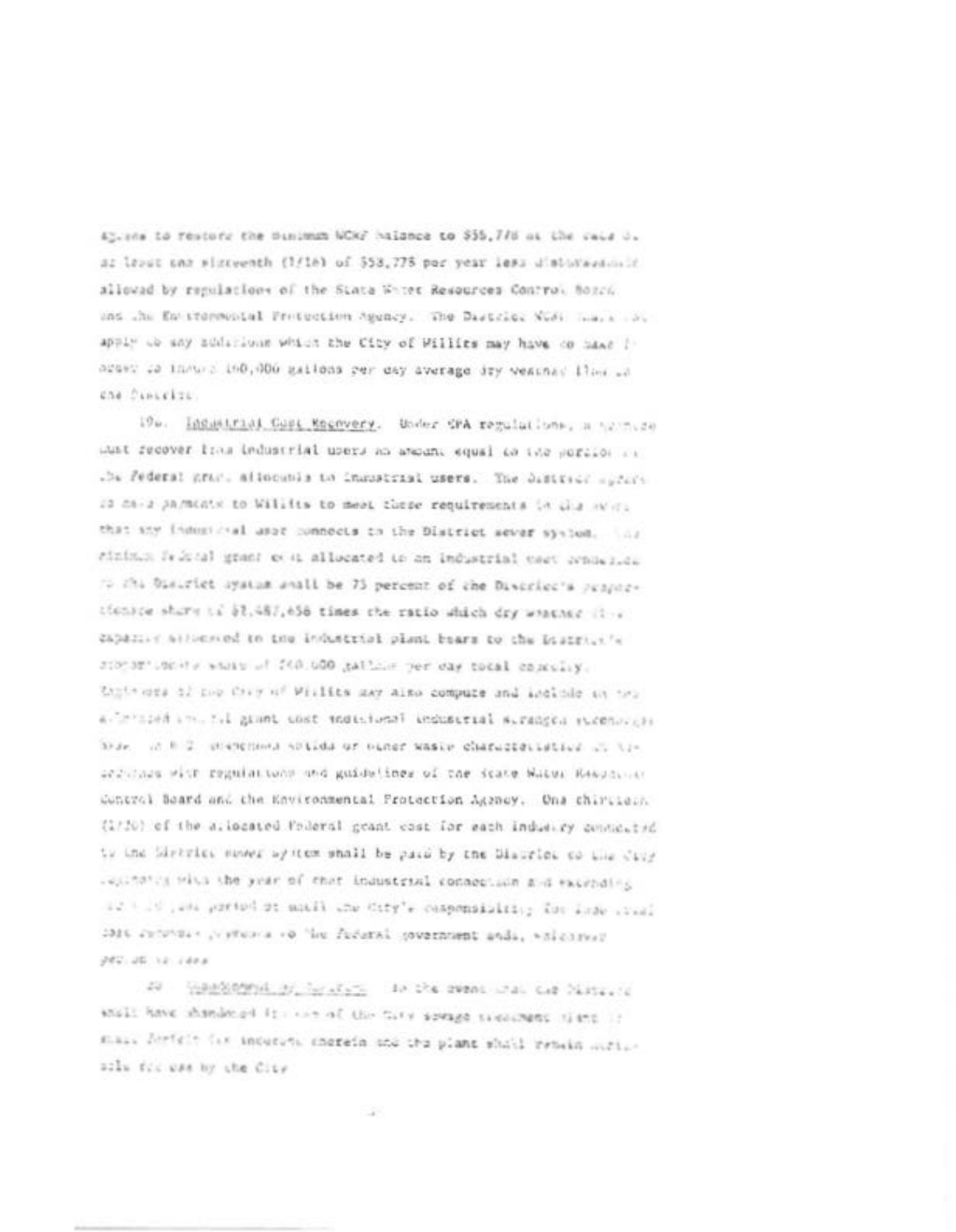21. Replacement by City. The City may relocate its sewage creatment plant and abandon the use of its present plant by remove of orders of State or Federal agencies, commissions and departments having jurisdiction thereover, or by ceasus of preducinating soccers of economy or sublogy. In such event the former plant and property shall be sold for its highest and best use and price and the moneys realited shall be apportioned between the parties and applied on account of the costs of the new plant according to their expecity interests. The District may elect to have a capacity in the new plant determined by it. In such event the moneys so realized shall be provated as a credit por its former proportion of capacity, and the balance of costs shall be protated in proportion to the racio of capacity in the new plant.

22. City Regulations. The District shall thide by all rules and regulacions of the City concerning the type and condition of the sexage permitted to be discharged to the sewers of the City and the District shart rigalate and prohibit the residents of the Diatrict from depositing in maid sewerage system any sewage or uncter which, by the cutes and regulations of the City, the people of said City are denied the right to deposit in its sewerage system.

23. Broach of Covenants. In case of a breach or allaged breach on the part of wither party in the performance of any of its obligations hereunder, not less than thirty (30) days notice of said breach shall be given to it in writing by the other party, dailyared to the office of Manayer chereof, or mailed to vaid office registered mail, possage prepaid, and said pacty shall have thirty (Jd) days from the date of said delivery or teglatracion of said mail or turn palu breach, downwar, mone of the rights or privileges gratices to eliber party shall. In ony event, he forfeited unless it shall be so excited by a court of competent jurisdickion.

25. Dailsquest Payments. In the swent that the Blatzlet whale fail to make any payments berein provided within thirty (30) days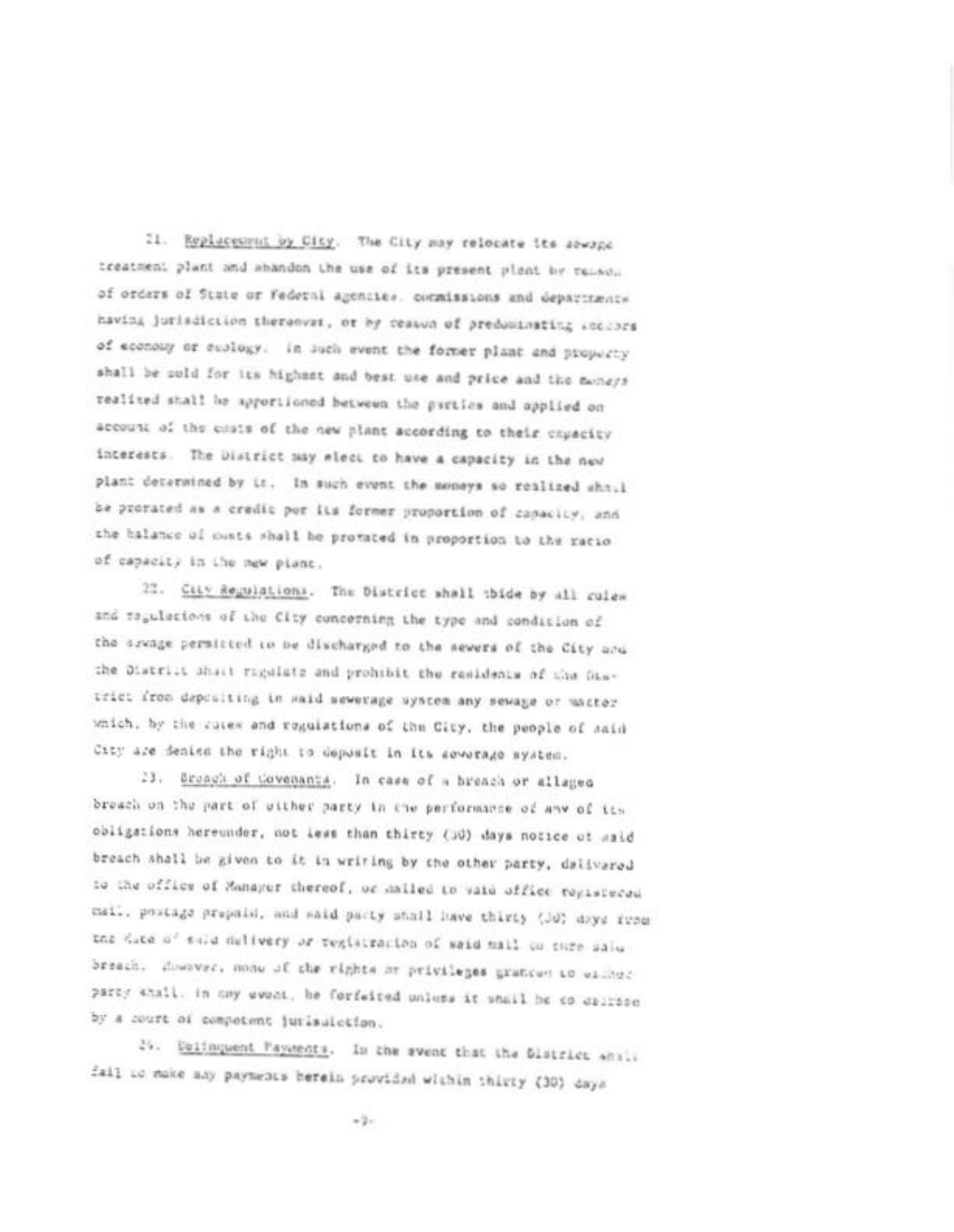from the due dice inerest. Interest at the rate of six partent (ed) sar annum shall weerue thereon from the due date chereof until paid In the event the District shall Cail to conform its operation within said chirty (30) days or to pay the C-, y any amount province hetern wighin sit (b) months from the due cause thereof, the City of the eleccion, may file and prosecute to judgment a suit to recover, or in mandate of in mandatory as grabiblicary lapunctica, or other legal or equations venedy. We overable mosts shard unclude court coses and a reasonable attorney's live to be lixed by che courc an the event of suit.

15. their Obligation. Each party shall meintain and opacer. its sanitary sewerage focilities in full conformity with all State and local samitary lows, tules and regulations, and in an afficient and economical parmer. In the event of breach by etther party and following motion by the other to it in the manner provided in section 23, such innot at pacty may enforce conformance by court accion.

26. Kenedies. For the broach of may duty hereundar by sither parry. the other or and outcobsor, or any taxpayer thereon for harself or to a rapresentative capacity on 'ehalf of all uthor taxpay. Exof either park, or any bondholder of any of the sewer bends of atthe party for bimself or in a representative capacity on schall of all such bondholders, shall have the foltowing remedies against the acher:

> (1) Accounting. By action in law or suit in equicy,<br>to require such party to secondt as a trusted of an express trust:

> (ii, lapsaction, By registration or stat, cossider any sets of whings which may be unleeful or in violation of any nzoviatos hereof: and

> (111) Mandonas, by publicities, auto or proceeding, is<br>enforce the rights of such purty beraunder, and as callice<br>and campel auch party to portain and carry out its cultus and obligations under the law and its convenants apriendate heroin.

27. Nature of Remember. As to the remedies of either party aggrieved hereuncar:

> (i) Cumulative, as cemely mosferred hereby or by the<br>law is intended to be assignive of any other remedy, must sach anch remedy is cummitter and in solitation to swep. Jener:<br>remaily and may be exercised without extending and without<br>remaid to any other remedy conferred bereby or by the law.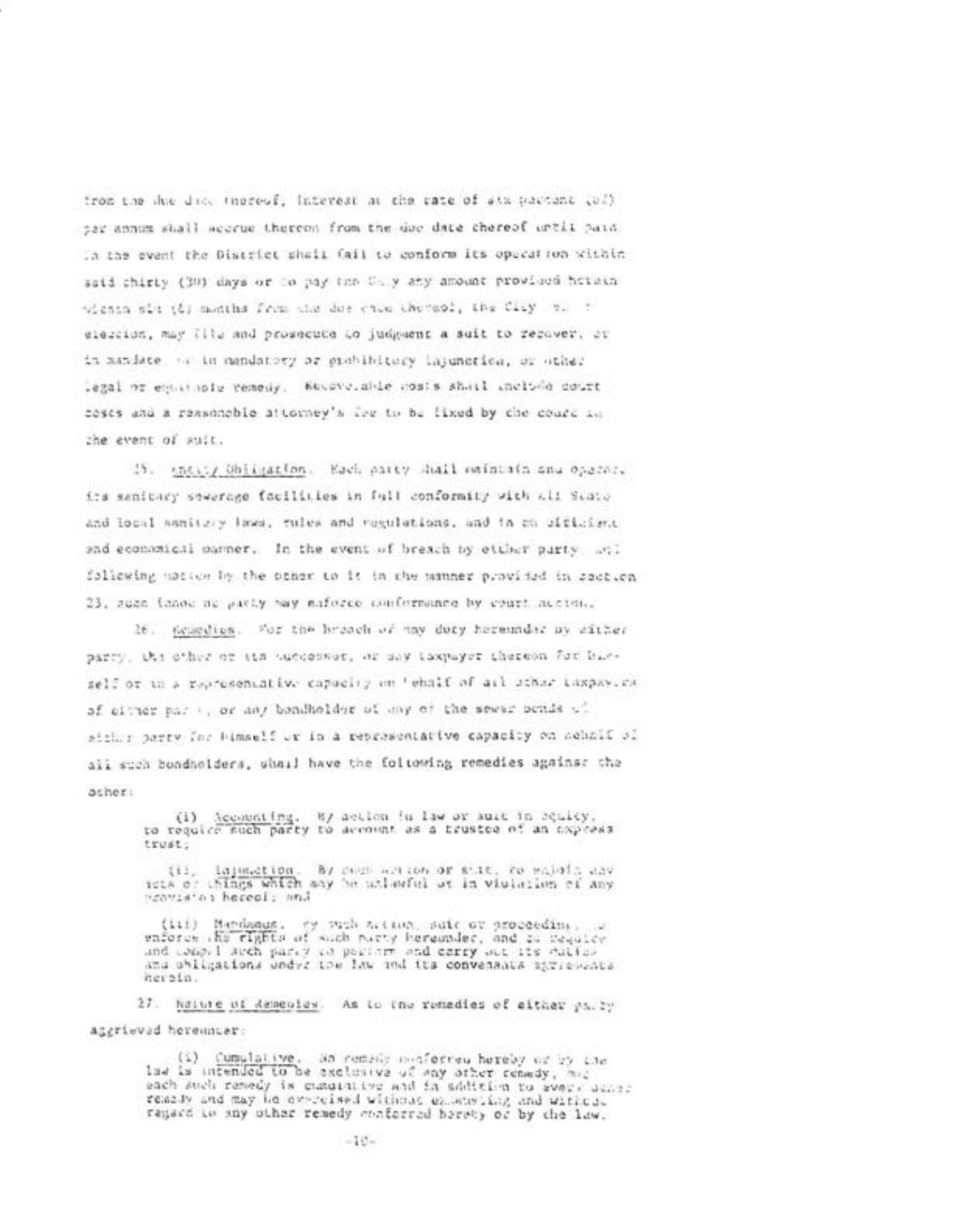(ii) Waiver. No waiver of any default or branch of duty or contract shall extend to or shall affect any subsequent default or hreach of duty or contract or shall impair any rights or remedies horein.

(iii) Delays. No delay or omission to accretee any right<br>or power accruing upon any default shall impair any such<br>right or power or shall be construed to be a waiver of any such default or acquiescence thereof.

(iv) Enforcement. Every substantive right and every<br>remedy conferred may be enforced and exercised from time to time and as often as may be deemed expedient.

(v) Status Quo. In case any suit, action or proceeding<br>to enforce any right or exercise any remedy shall be brought or taken and then discontinued or abandoned, or shall be determined adversely, then, and in every such case, said Entity<br>shall be restored to its former position and rights and remedies as if no such suit, action or proceedings had heen brought or taken.

28. Arbitration. In case any dispute, difference or contraversy should arise between the parties hereio regarding the construction, meaning or effect of this agreement or any of its provisions, or the rights, privileges, duties or obligations of the parties heroto or either of them, the parties hereto may agree that such dispute, difference or controversy shall be arbitrated and decided by two arbitrators, one of whom shall be selected by the Council of the City. and the other by the Board of the District; provided, however, that if the two arbitrators are not able to agree, they shall appoint a third arbitrator.

(i) Arbitrators - Qualifications. The persons appointed<br>shall be trained and qualified in the matter to be passed upon If the matters principally involve engineering, the by them. arbitrators shall be Registered Civil Engineers. If they involve accounting, the persons appointed shall be Certified<br>Public Accountants. If the matters involve law they shall be Public Accountants. If the matters involve law they shall<br>passed upon by duly Licensed Attorneys. Where problems in controversy are complex in nature, to the extent practicable<br>they shall be divided and the separate matters assigned to persons qualified.

(ii) id. - Appointment, Vacancies. The arbitrators appointed whall be notified in writing as well as the parties hereto, my the appointing party. If an arbitrator shall refuse to act or shall resign, another shall be appointed in his pince by the party making the original appointment.<br>If there is a failure or refusal to appoint an arbitracov for thirty (30) days after written demand, a party or arci-<br>trator may apply to the Superior Court for Mendocino County and said Court shall designate and appoint such arbitrator or arbitrators.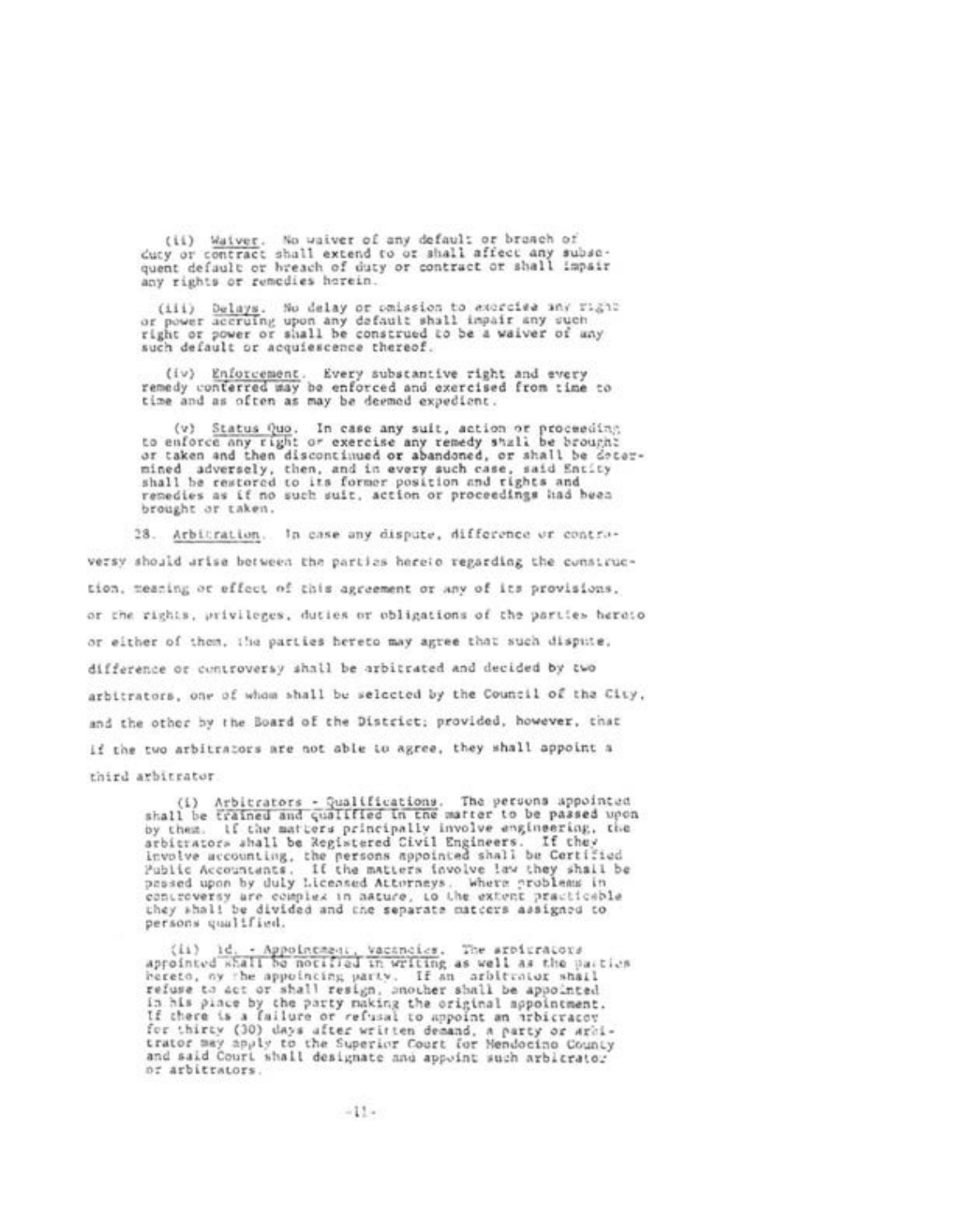(i.i) Sparings. All arbitrators appointed shall sit as imy hearing. The arbitrators may require any worsen of ritem.<br>before them as a witness and in a proper gase on bring stid has an book of website infrasemed. The fees for each latence<br>ance stall be the aire as the twee for winesses in many actions in the . The set winesses in many .<br>sections in the . The set wine condit mane . See the the test to witnesses, to hear the allegations and avidence of the parties and to make an award thereon.

(iv) Schonenus, Subportes shall issue in the name of the articrators or a majority of them, and shall be signed by the prejudicators of a majority thereof and shall be discossed to said person and shall be served in the same mayar as<br>subpoants to testify before in court of record is this State if any person or persons so summoned to cestify shall rafuse or maniers to obey said subpoenas, upon petition - said persons nefore said arbitrators, or punish said person or persons for contempt in the same convert now provided for the<br>attendance of witnesses or the punishment of three is the<br>courts of this State

(e) Depositions. Upon petition approved by the axb.cze-<br>tors or dimelective of them, said Superior Count may offer: the infinit of depositions to be used as evidence before che arattrators, is the same menner and for the some ransons as previded by law for the taking of depositions in autis or<br>proceedings pending in said Superior Court.

(vi) Aword. The award shall be in writing, signed by ... least two artitrators, and acknowledged or appreved in the

(v.) il. Canarion, On application by wither party read<br>Superior Court may make an order vacating the award for theory<br>viscondect, agis in preess of power, or other grounds provined ov law. A reheating may be directed.

(vila) Nouification. On application of either carry, seld<br>Superior Houre way make an order nodifying or coursector in cyard, because there was on evident mistake, the award was The a intertal matter not submitted, is in imperfect form.<br>or other grounds provided by law.

(10) Under Confirming Avard, AL any time of that would<br>menths affer the award is made, unless the parcies (2011 august 10)<br>tend that time in writing, and if said iward shall her we accreed it writing by the brhow party, the other party and<br>apply the huperlor Gour, for an order confirming the award. Site there shall grant said inder unless the sward is vacinty.<br>modified or corrected as herein provided by law.

(a) Id. Form, doubt his granting of an order constructionally his bottless, do several judgment may be equative in conforming therewith in said Cours. The party applying for the order shill attice to such application copie  $\mathcal{P}_{\mathcal{A}}(\mathcal{C},\mathcal{B})$ dous the grouting of an order considering, and the unpice. If may, gach welters extension of case, if any, within which to sake the mward; and the award. The justmans know readered by the Court shall be dockered as if if ware rendered in an action.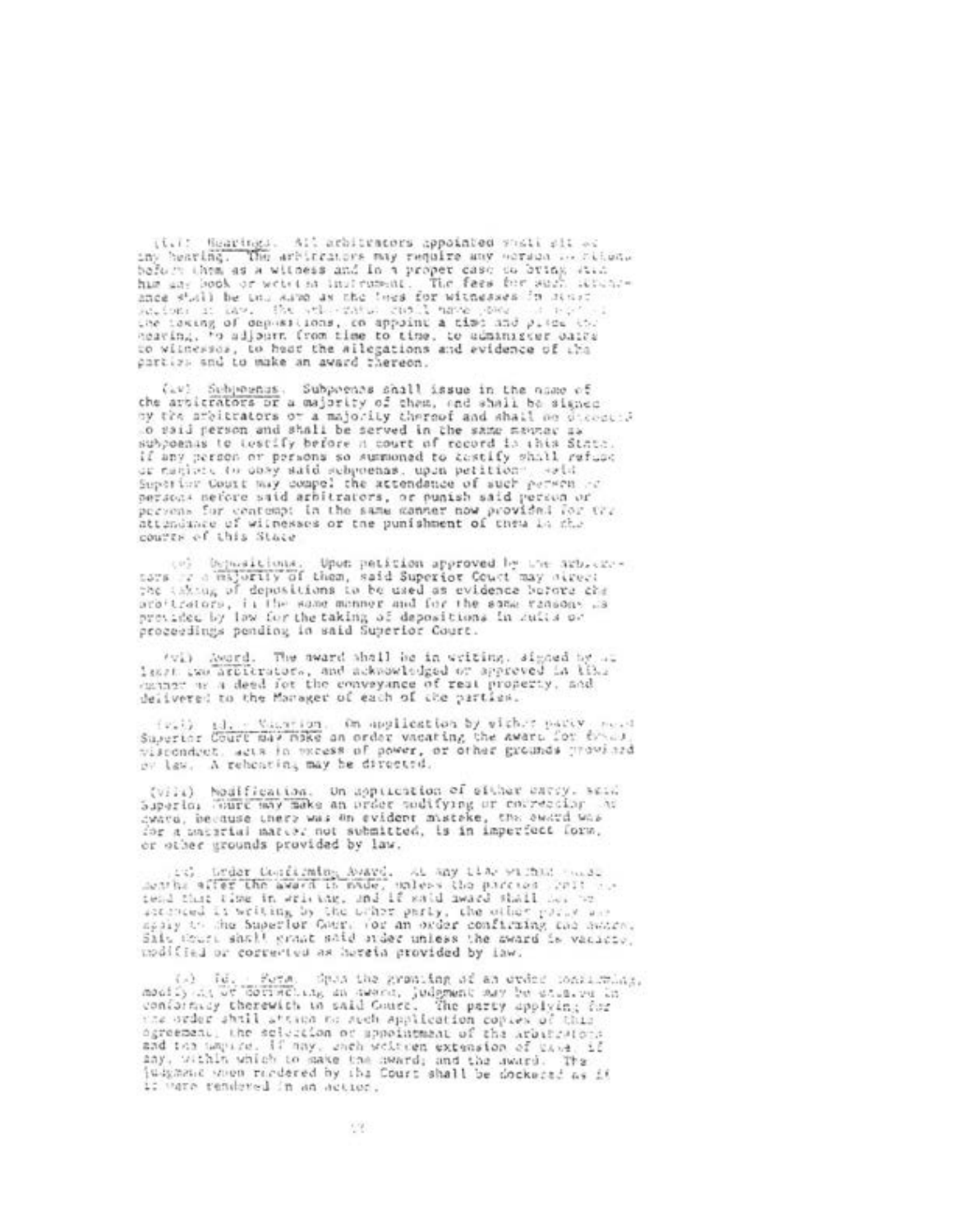(1)  $\frac{1}{100}$ ,  $\frac{1}{10000}$  (Terr. The judgment so cattred shall move<br>the sum incce and effect, in alt respects, as, and ow saujet,<br>to all of the provisions of law relating to, a judgment is an<br>action, and it may be en

(eli) Appeal. An appeal mov be taken from a ovia:<br>confirming, acdifying, correcting, or vacating an award<br>or from a judgment entered upon an award, as from an order or julgment in an action.

(will) have Applicable. fitle LX toommenting with Sas (250)<br>of Part ill of the Code of Civil Procedure, as now or nettafive provided, shall apply.

29. Incorporation. In case the District should become incorperated, ut shall marge or consolidate or reorganico or sumex into any other public or numicipal corporation, then such corporation shall succeed to all the richts, privileges, duties and obiigs, tons devolving upon the bishifts under the cerms of this agreement, so far as the same may he done under law: provided, nothing harvan contained shall be deemed to absolve the Discrict from continuing payment of its share of the cout of maintaining and operating and utiliz costs of the CHry heremoder, so long as the City sever facilities shall be used by the Gastriet; provided. further, that to the event of such change in charnerer, or aforementiones, cothing horein will as democito prevent the parties horato from entering inco a supplementary agraement.

30. Duplicate agreement. This agreement shall be axacticed in suplicate.

31. Effective Dave. The provintions of this age-remand restitute as the costs of acministration, maincentree, operation, repair and tepenseasons shall become effective upon repordation or anying of Completion of farm inpectoments by Clay and the Installation of the measuring sevices by City, and shall bolone effective in Al. Annua regards encour as stherwise bereid provided, ha of its euro-

32. Suprement Independances. The cern of this agreement chail be indecendent of the event the procles shall mainley ages to a terminative of chis agreement, these shortests shall be important. The lightnites of salt of the plant and preparty be the second of